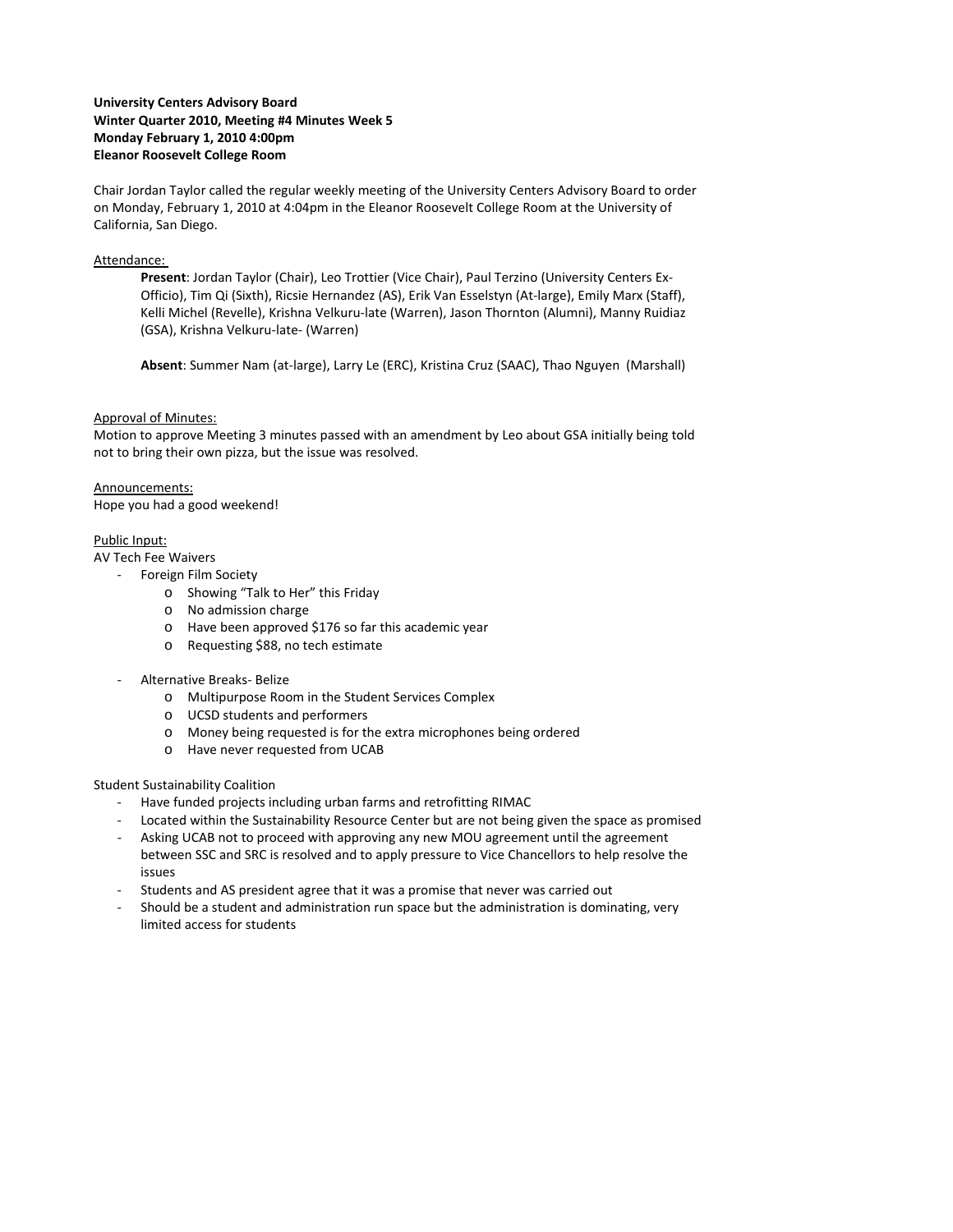- SSC willing to pay for the space but administration did put up the money for the renovation
- Need an official agreement that recognizes students as equals in the space

#### Sustainability Coordinator

- ‐ There are calendars so that the students can see the availability of the space
- ‐ Working on strengthening the relationship between the students and administration
- ‐ The space has been well utilized. It has been used for collaborative research and it has been an innovative space
- The staff has stayed after hours and the biometric lock will be installed soon.

#### Reports:

- Chair's Report
	- o Send comments about the Loft to Jordan
	- o There were talks with HDH and Catering representatives regarding the now expired MOU
		- New MOU will be developed and brought before UCAB within the next couple of months
		- Catering revenue from student groups is a very low percentage of overall revenues: \$50,000 of \$3,000,000
		- Even though only a small amount of the money comes from students, HDH is willing to look into ways to improve offerings to students and retain their business
		- **Exclusivity benefits** 
			- They are green/sustainable which is not true about other vendors/caterers.
			- Employ 75-100 students not counting the dining halls
		- The purpose of these talks should be to decrease the nuances that make events with food less challenging when it comes to the approval process
	- o Consumer Price Index addition to University Centers fee
		- Draft referendum language, need to look at budget and extend projections to see if we will be getting to much money due to CPI
		- The amount being paid right now \$76.50 after the expansion. Students are charged the fee in the summer as well but the \$76.50 is split between the two summer sessions.

## - Vice Chair's Report

- o Updating and adding duties to the UCAB secretary position
	- It will be the secretary's duty to set up the agenda, act as the historian, handle the administrative work, technically "running the show".
	- **The secretary would also maintain a list of projects and keep track of survey** results
	- The breakdown of the requirements for the new position will be sent out for revision by the board along with the current description.
	- **If will go into effect after the draft is approve by University Center HR and then** by Career Planning and Placement.
- Director's Report
	- o Remaining budget \$1049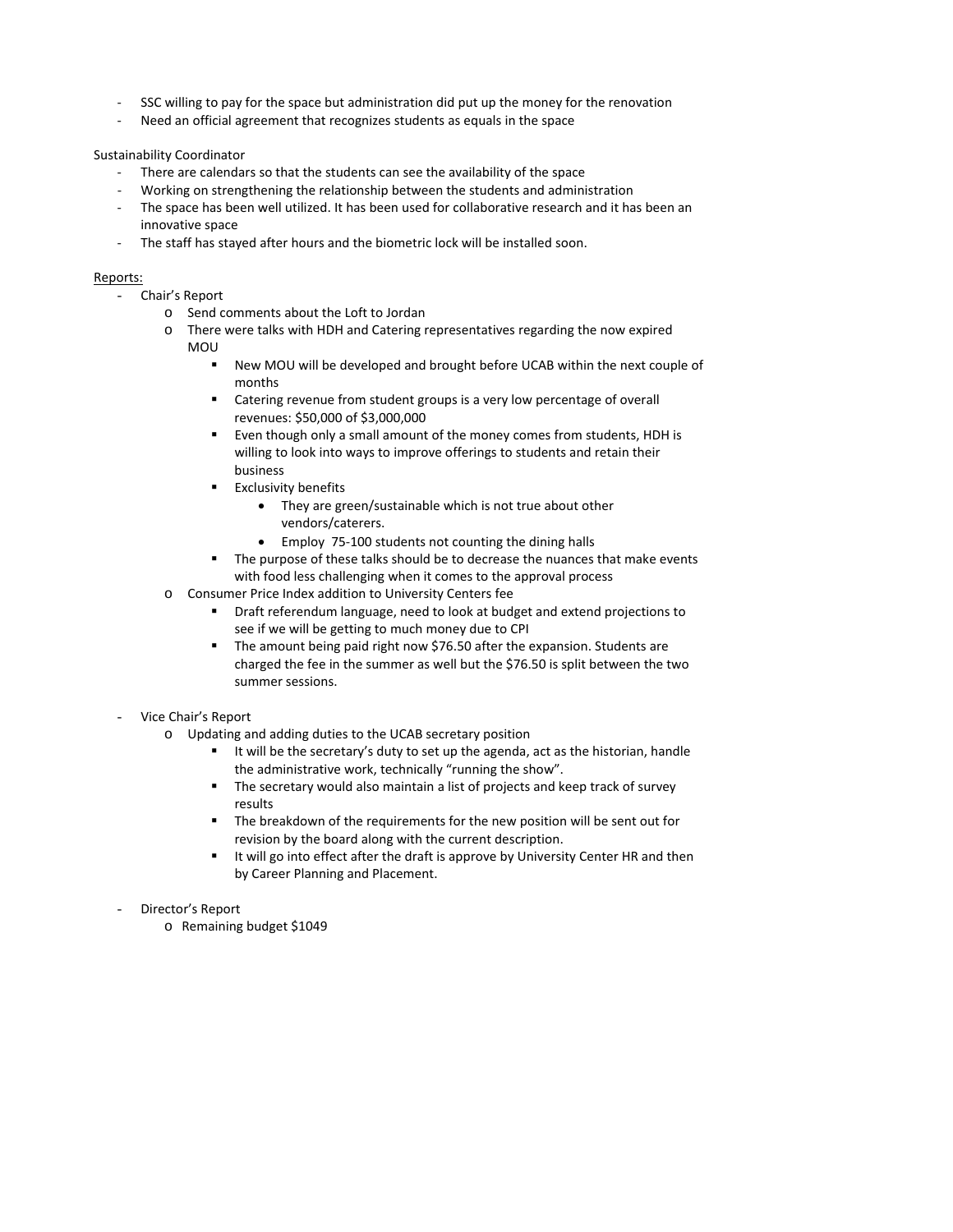- o Espresso Roma discussion
	- Results of the retail survey suggested the most popular concept we do not yet have is bagels /breakfast place
	- **The only way to keep the coffee shop idea is to have one company running** both the current Roma Space and 1605 , one by the Sunshine Market and the other being Roma.
	- Sixth and Warren Councils both wanted to bring in some type of dessert place such as Sprinkles cupcakes or doughnuts. They also would like the space to be a good study spot and commuter friendly.
	- Revelle Council would not mind bagels and In n' Out (In 'n Out was asked to propose for burger location, but refused).
	- 7 Eleven was suggested but the price difference between Sunshine and 7 Eleven is very similar.
- Member Report
	- o Talked for a little bit about a new GSA representative.

## New Business:

AV Tech Fee Waivers

- Motion to fund Foreign Film Society in full -\$88 approved
- Alternative Breaks- Belize is not having their event in Price Center so it was a zero fund (never called to question).

Members for catering work group

- Leo (UCAB Vice Chair), Paul (University Centers Director), Kelli (UCAB Revelle rep), one SILC, Catering Director, Catering student, AS, GSA, student organization member
- Goals for the group:
	- o come up with what catering would ideally look like on campus
	- o come up with what students would ideally like from catering
	- o how catering can effectively support students
- Leo proposed motion stating: "UCAB strongly encourages the SSC and the SRC to sign an MOU by the end of winter quarter." Approved by concensus.

## Old Business:

- None

## Open Forum:

- Student Sustainability Coalition
	- o Hold MOU from switching VC's hands
	- o Last meeting of this quarter, UCAB invites SSC back for further discussion and UCAB is interested in seeing an MOU and an agreement by the end of this quarter.
- Manuel asked for an update about the keyless entry for the GSA office. Paul has made some progress, but still working on this. Goal is to have a lock in place by end of spring quarter.

**Comment [p1]:** Was this an official motion?

Roll call: Ricsie and Emily left early.

Adjournment: